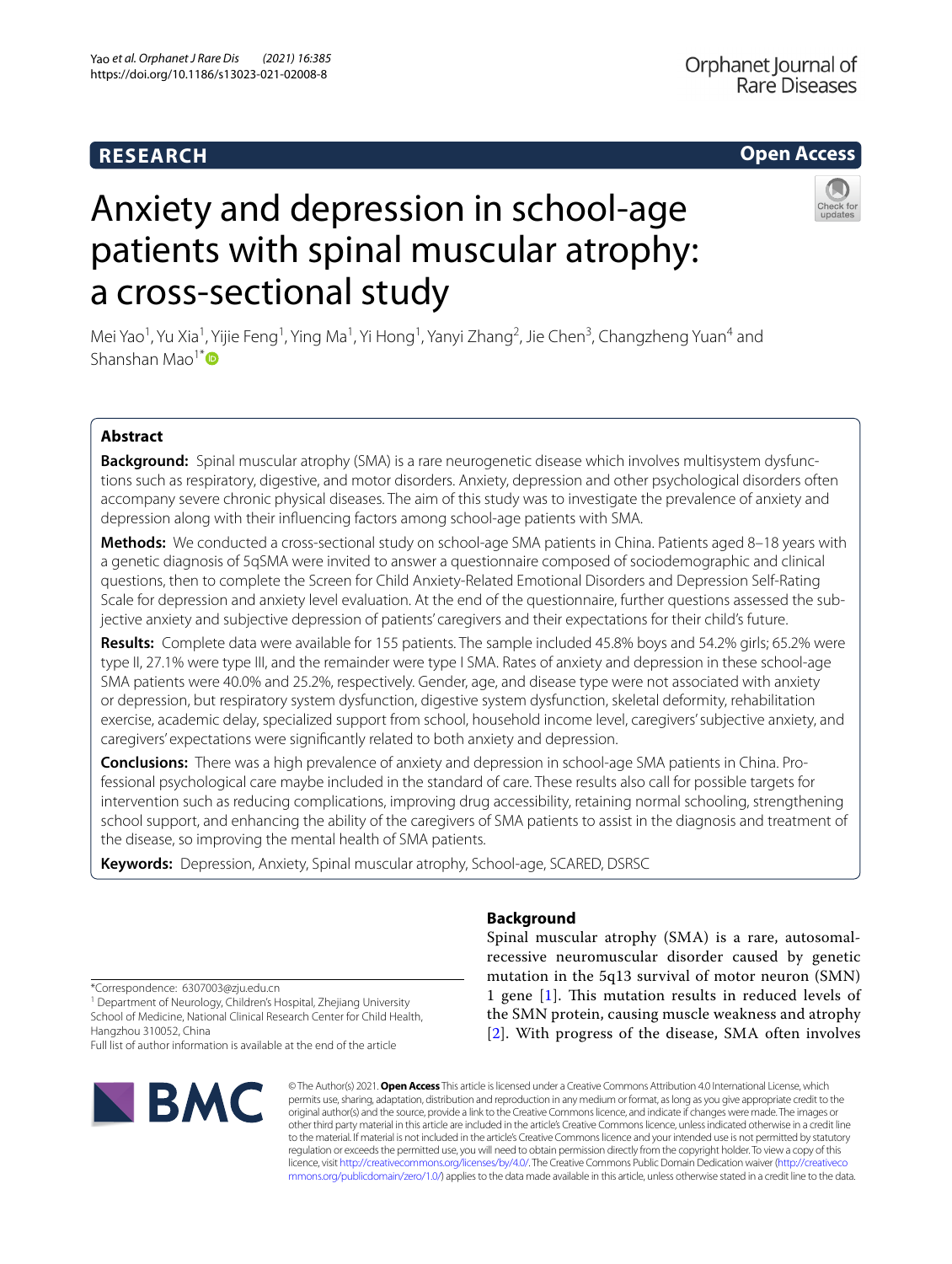multisystem physical dysfunction such as respiratory, digestive, cardiovascular, and motor disorders, which seriously reduce the patients' quality of life  $[3, 4]$  $[3, 4]$  $[3, 4]$ .

Somatic diseases play an extremely important role in the occurrence and development of mental disorders. Numerous studies have shown that patients with somatic diseases—including asthma, allergic rhinitis, stroke, multiple sclerosis, infammatory bowel disease, leukemia, cancer, and other chronic diseases frequently suffer from anxiety and depression  $[5-9]$  $[5-9]$ . Anxiety is the most common mental health disorder in childhood; it is also among the earliest psychiatric conditions to manifest, at a median age of 11 years [[10](#page-10-6)]. General anxiety prevalence rates are 5.7% to 12% among children under 18 years  $[11]$  $[11]$ . The World Health Organization (WHO) identifed depression and depressive disorders as "priority mental health disorders of adolescence" due to their high rates of prevalence and recurrence, and the signifcant complications and impairment that can occur [[12](#page-10-8)].

It is widely known that anxiety and depression have a substantial infuence on physical diseases, complicating disease symptoms and increasing the difficulty of diagnosis and treatment. Many studies have shown that anxiety and depressive disorders can aggravate the symptoms of physical diseases and adversely afect prognosis through neuroendocrine and immune mechanisms [\[13](#page-10-9), [14\]](#page-10-10). Patients with depression and anxiety often show decreased interest in social activities, lack of motivation, and impaired cognitive function, which further reduce their social functioning and quality of life. It is reported that patients with somatic diseases combined with anxiety have moderate to severe social functional defcits [[15\]](#page-10-11). In addition, studies have repeatedly emphasized that depression is an important risk factor for memory impairment and dementia, which can reduce cognitive function, while severe anxiety or depression can lead to suicidal behavior [\[16](#page-10-12)].

Faced with the multisystem dysfunction characteristic of SMA, the functional activities of patients are limited and they often sufered from a variety of complications, hence the impact of SMA on mental health can be severe [[17\]](#page-10-13). A series of 25 interviews conducted with SMA adults in Australia highlighted the challenges in mental health that need to be met  $[18]$  $[18]$ . Mazzella et al. found that SMA patients reported their mental health, including anxiety and depression, to be signifcantly afected by disease [\[19](#page-10-15)].

The psychological health of school-age patients with SMA has not been systematically analyzed: it is essential to closely monitor for psychological disorders, especially anxiety and depression, in these patients. The purpose of the current study was to describe the prevalence of anxiety and depression and to investigate the risk factors for these in school-age SMA patients.

#### **Methods**

## **Study design and recruitment**

A prospective, observational study was conducted from January 1st to February 15th, 2021. The participants included school-age SMA patients and their caregivers recruited from the Department of Neurology of the Children's Hospital of Zhejiang University School of Medicine in Hangzhou, China. The inclusion criteria for patients were: (1) diagnosis of 5qSMA by genetic testing, (2) age range 8–18 years, and (3) consent to participate in the study. Exclusion criteria included participants who did not understand Chinese or were unable to answer the questionnaire (reading problems); previous diagnosis of psychotic disorders; or stressful life events in the 30 days prior to the study, such as death of a relative/friend, personal accident, or accident afecting someone close to them. The study questionnaire was completed by faceto-face or telephone interview, or via an online platform (Fig. [1\)](#page-2-0). Fulflling the principles of voluntary participation, participants were provided with detailed information about the purpose and methods of this study, and all patients or their legally authorized representatives provided written informed consent. The study was approved by the Ethics Committee of the Children's Hospital of Zhejiang University School of Medicine (2019-IRB-171).

#### **Potentially associated factors**

Patient age, gender, and disease type were considered as potentially associated factors. Besides, support from the school and teachers and academic delay are factors to consider. School type was classifed into two categories depending on the support from the school and teachers: (1) personalized school is regarded as which one can obtain special academic/emotional/physical support from the school or teachers. For example, personalized schools are equipped with escalators which can reduce the difficulty of climbing stairs. Toilets seats have also been deemed as the personalized support that it was more comfortable and convenient than squat toilets. (2) Traditional school means a mainstream school with no supporting program for SMA patients, lacking personalized support in regards of personal and equipment. Academic delay was defned as the child who is age-appropriate to participate in grade enrollment but not catching up the school as usual. For example, most children will begin the (frst) grade in primary school in China when they are 7 years old. If a child attends the (frst) grade in primary school beyond 7 years old, we consider this situation as an academic delay. Regarding the fnancial aspects of care, annual household income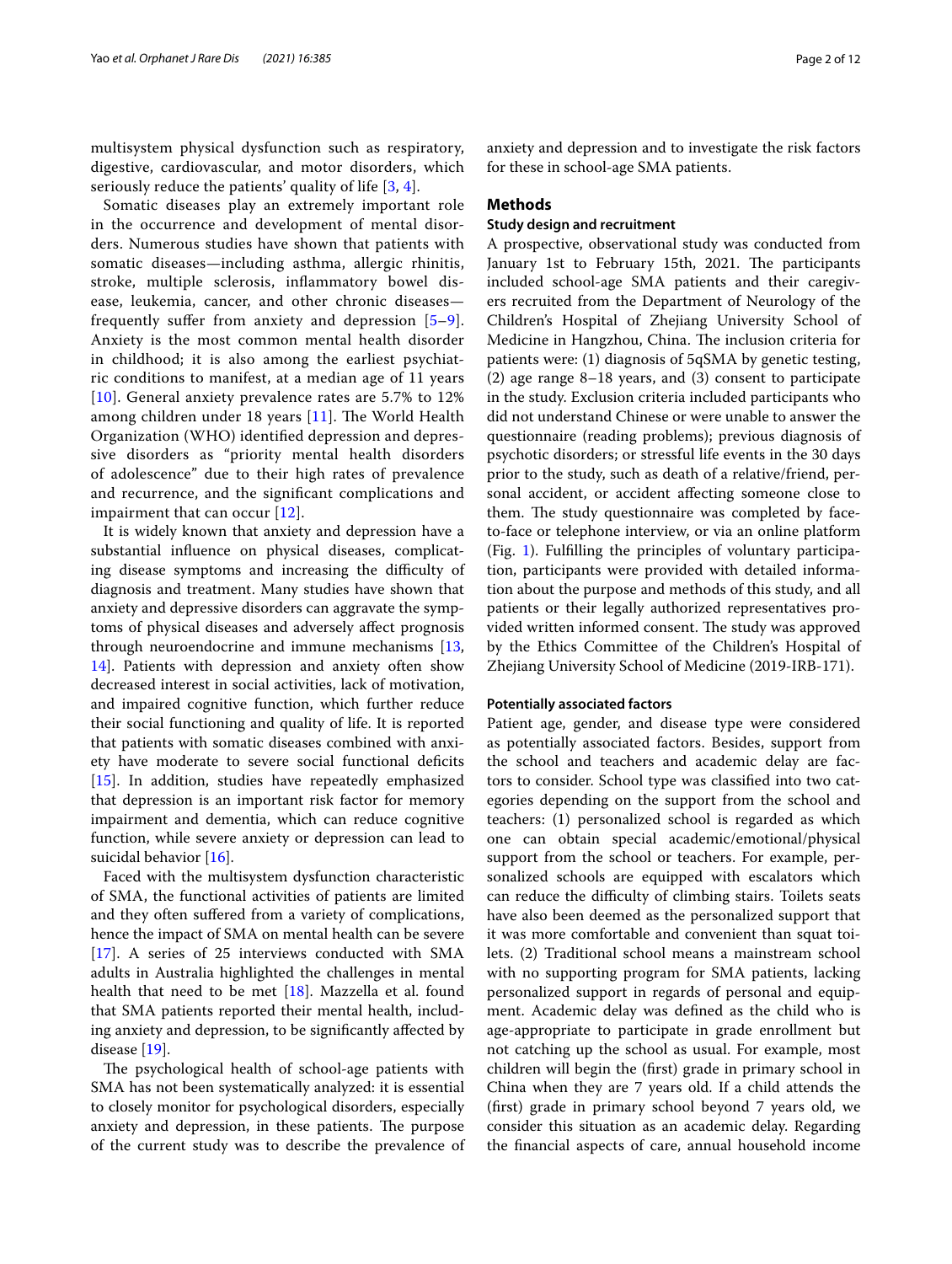

<span id="page-2-0"></span>level was separated into two categories with the China Statistical Yearbook of the data in 2019: high ( $\geq$  200,000 RMB) and low (<200,000 RMB). Clinical multisystem dysfunction was included as a factor in our study, comprising respiratory system dysfunction, digestive system dysfunction, and skeletal deformity. Respiratory function dysfunction was defned as abnormal lung ventilation or ventilation due to a variety of causes, including repeating cough, expectation, prolonged pneumonia, dyspnea, etc. The definition of skeletal dysfunctions was structural changes in the skeletal system that result in functional changes. The main symptoms of skeletal dysfunctions included scoliosis, tendon contracture, joint deformation, hip dislocation, etc. Digestive system dysfunctions were defned as disordered functions of digestive organs including the gastrointestinal tract, the biliary and liver system, and the pancreas, such as salivation, difficulty swallowing, constipation, refux and delayed gastric emptying, etc. In addition, patients were divided into a rehabilitation exercise group and non-rehabilitation training group, depending on they performed rehabilitation exercise or not. Empathy—i.e. the experience and understanding of others' feelings and emotions while recognizing these as distinct from our own—can serve as both a personality disposition and a psychological

process [[20\]](#page-10-16). For this reason, we included the caregivers' subjective anxiety, subjective depression, and expectations for patients as possible infuencing factors, and explored the correlation between these and the prevalence of anxiety and depression in patients. We have independently designed 3 questions, that is, whether parents have anxiety or depression for their children's current disease status in the past 1 month, and whether they have expectations for their children's treatment (excluding other stress events, such as the loss of a spouse, car accident, etc.). The answer to these questions just needs a simple yes or no to measure caregivers' subjective mental states.

## **Anxiety and depression measures**

The Screen for Child Anxiety-Related Emotional Disorders (SCARED) and the Depression Self-Rating Scale for Children (DSRSC) were used to assess the patients' anxiety and depression in the study.

The SCARED is a self-report tool created by Birmaher to screen for anxiety disorders in children  $[21]$ . There are 41 items in fve subscales: somatic/panic disorder, generalized anxiety disorder, separation anxiety disorder, social phobia, and school phobia. Each item is scored on a three-point Likert scale of 0 (not true, or hardly ever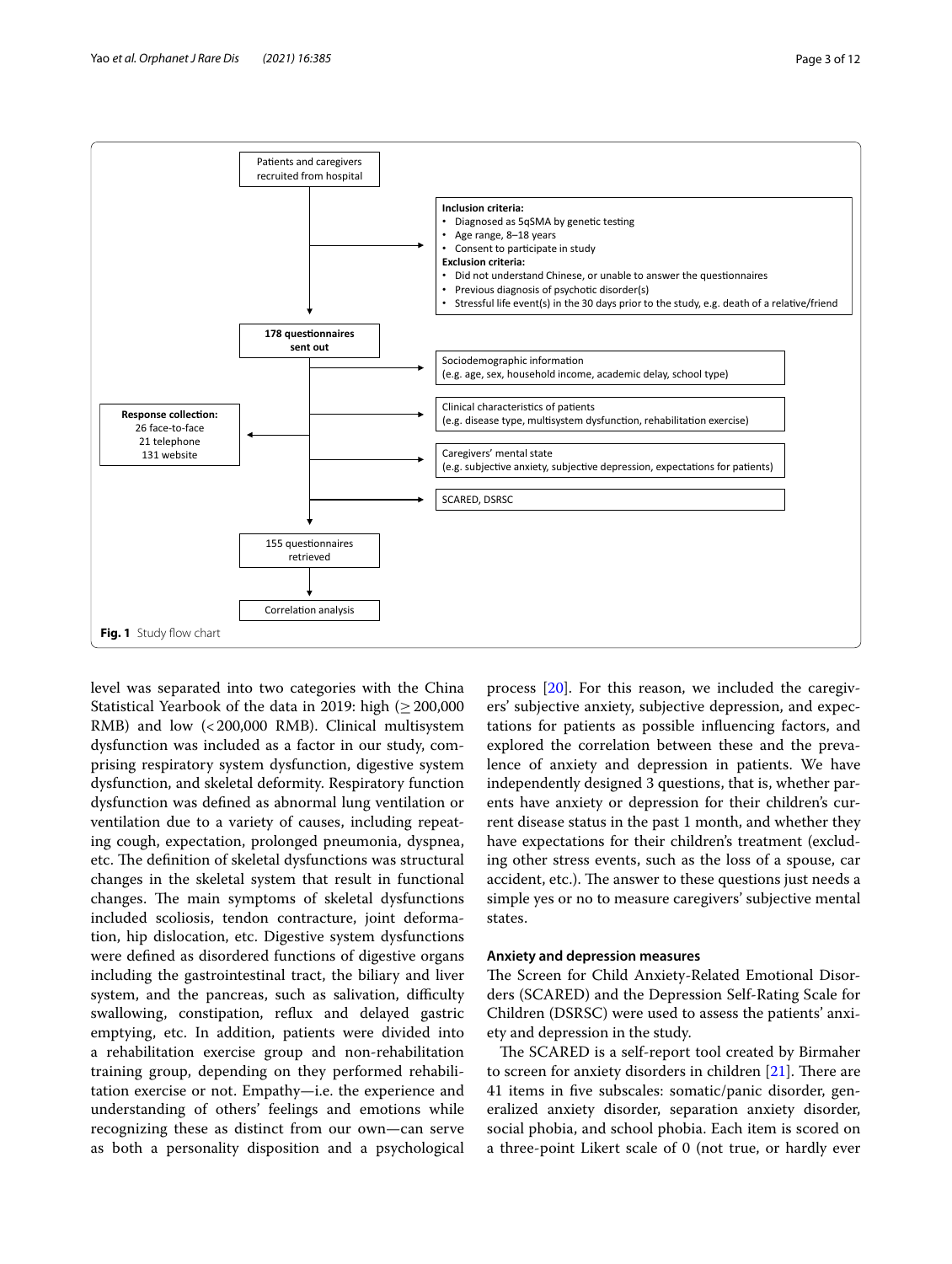true),  $1$  (sometimes true), or  $2$  (true or often true). The cut-of score for the SCARED is 25, and higher scores indicate greater anxiety severity. Based on SCARED scores, the patients were divided into two groups: anxious (score  $\geq$  25) and non-anxious (score < 25). Acceptable reliability and validity have been established for this scale in China with Cronbach's alpha ranges from 0.43 to 0.89 [\[22](#page-10-18)].

The DSRSC is a self-report questionnaire designed to evaluate depression in children. It consists of 18 items and each of the items are scored on a 3-point scale  $(0=$ never, 1 = sometimes, 2 = most) [\[23\]](#page-10-19). This test has a maximum score of 54. After completing the questionnaire, patients were categorized into two groups based on their DSRSC score: depressive (score range, 15–54) and non-depressive (score range, 0–14). In China, the DSRSC has high reliability and validity, and Cronbach's alpha is 0.72 [\[24](#page-10-20)].

## **Statistical analysis**

SPSS version 24.0 (IBM) was used for statistical analyses. Continuous variables are presented as means $\pm$ standard deviations (SD), and categorical variables are presented as numbers (percentages). A chi-squared test was utilized to test for signifcance across major subgroups. Spearman correlation coefficient was calculated to evaluate the correlations of socio-demographics and clinical characteristics with anxiety and depression. A *p*-value <0.05 was considered signifcant.

### **Results**

## **Patient characteristics**

A total of 178 questionnaires were sent out and 155 were retrieved, with an efective rate of 87.0%. Complete data were available for the 155 patients whose score was calculable and ft the inclusion criteria. Patients in the study had an age range of 8–18 years, with a mean age of 10.28±2.98 years; most patients (78.7%, *n*=122) were 8–12 years old. Seventy-one (45.8%) patients were male and 84 (54.2%) were female. Over half of the patients interviewed reported that they had academic delay. Only 48 patients were in personal school while others were in traditional school. There were only 8 patients who were treated with Nusinursen, and 3 of them reached the diagnosis of anxiety or depression.

There were 60 (40.0%) patients with a SCARED score≥25, and ft the defnition of being anxious in our study. Moreover, 39 (25.2%) patients had a DSRSC score  $\geq$  15, meeting the diagnostic criteria for depression. Sociodemographic characteristics, clinical characteristics, and psychosocial aspects of the patients in our study are summarized in Table [1](#page-3-0). Additionally, most caregivers responded "Yes" to questions on their subjective anxiety

<span id="page-3-0"></span>

|              |  | Table 1 The sociodemographic and clinical characteristics of |  |  |
|--------------|--|--------------------------------------------------------------|--|--|
| SMA patients |  |                                                              |  |  |

| Variable                       | Description            |
|--------------------------------|------------------------|
| Gender                         |                        |
| Male                           | 71 (45.8)              |
| Female                         | 84 (54.2)              |
| Age subgroups                  |                        |
| 8-12 years                     | 122 (78.7)             |
| 13-18 years                    | 33 (21.3)              |
| Age (mean $\pm$ SD)            | 10.28 $\pm$ 2.98 years |
| Types of SMA disease           |                        |
| Type I                         | 12(7.7)                |
| Type II                        | 101 (65.2)             |
| Type III                       | 42 (27.1)              |
| Respiratory system dysfunction |                        |
| Yes                            | 118 (76.1)             |
| No                             | 37 (23.9)              |
| Digestive system dysfunction   |                        |
| Yes                            | 133 (85.8)             |
| No                             | 22 (14.2)              |
| Skeletal deformity             |                        |
| Yes                            | 55 (35.5)              |
| No                             | 100 (64.5)             |
| Rehabilitation exercise        |                        |
| Yes                            | 83 (53.5)              |
| Νo                             | 72 (46.5)              |
| Academic delay                 |                        |
| Yes                            | 85 (54.8)              |
| No                             | 70 (45.2)              |
| Type of school                 |                        |
| Traditional                    | 107 (69)               |
| Personalized                   | 48 (31)                |
| Household income               |                        |
| High (≥ 200,000 RMB)           | 23 (14.8)              |
| Low (< 200,000 RMB)            | 132 (85.2)             |
| <b>SCARED</b> score            |                        |
| $\geq$ 25                      | 62 (40.0)              |
| < 25                           | 93 (60.0)              |
| <b>DSRSC</b> score             |                        |
| $\geq$ 15                      | 39 (25.2)              |
| < 15                           | 116 (74.8)             |

All values are *n* (%) except where otherwise indicated

 $(83.9\%)$  and subjective depression  $(80.0\%)$ . The caregivers' subjective mental evaluation is described in Table [2](#page-4-0).

## **Correlation of anxiety with sociodemographic and clinical characteristics in SMA patients**

The prevalence of anxiety was similar in males and females ( $r = -0.016$ ,  $p = 0.843$ ) and did not differ significantly according to age  $(r=0.058, p=0.471)$  or disease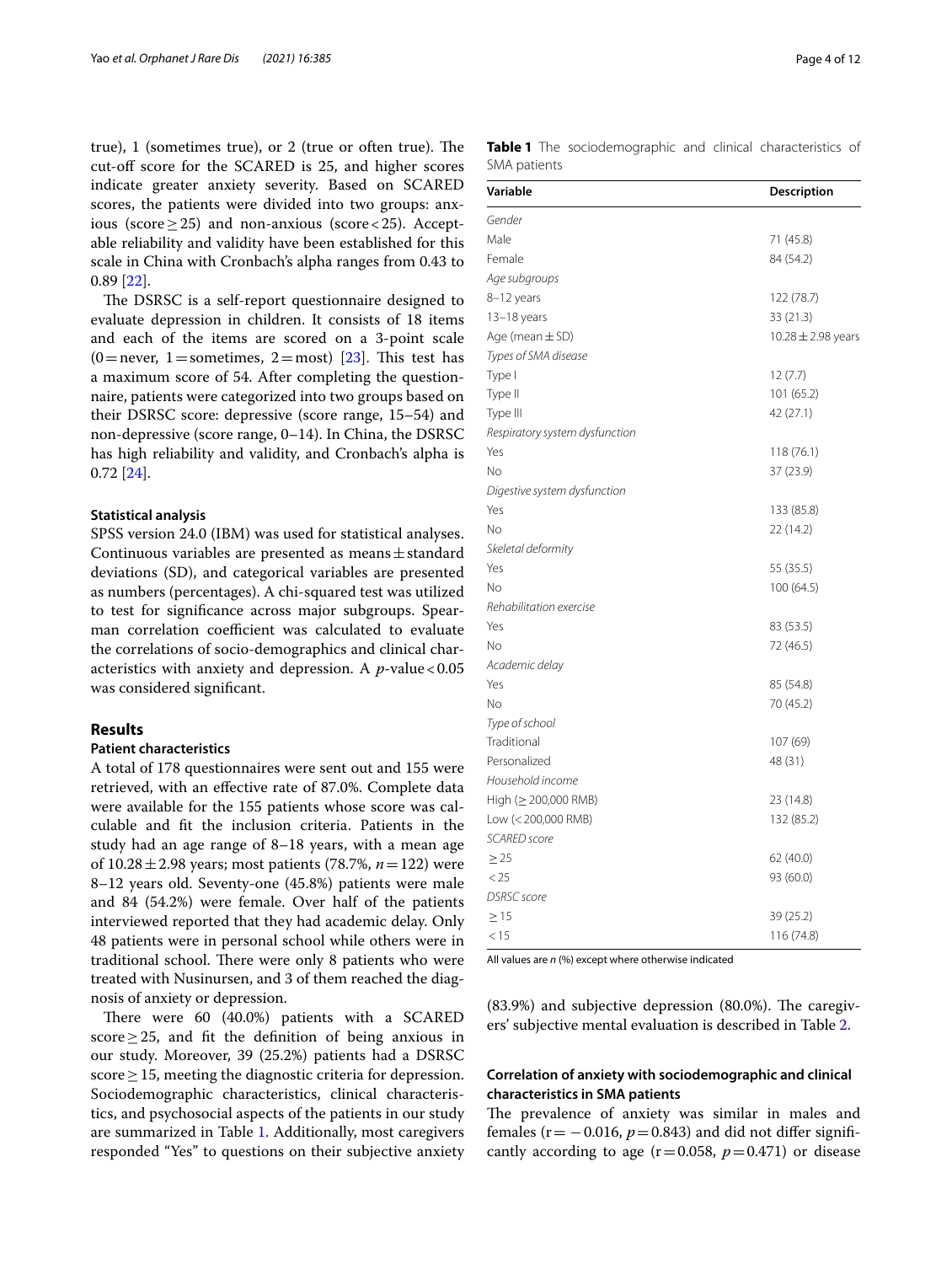<span id="page-4-0"></span>**Table 2** The characteristics of caregivers of SMA patients

| <b>Variables</b>                  | n (%)      |
|-----------------------------------|------------|
| Caregivers' subjective anxiety    |            |
| Yes                               | 130 (83.9) |
| No                                | 25(16.1)   |
| Caregivers' subjective depression |            |
| Yes                               | 124 (80.0) |
| <b>No</b>                         | 31 (20.0)  |
| Caregivers' expectations          |            |
| Yes                               | 114 (73.5) |
| No                                | 41 (26.5)  |

type  $(r=0.046, p=0.829)$ . With regard to the clinical characteristics of SMA patients, respiratory system dysfunction ( $r=0.253$ ,  $p=0.002$ ), digestive system dysfunction ( $r=0.196$ ,  $p=0.015$ ), and skeletal deformity  $(r=0.193, p=0.016)$  were significantly correlated with anxiety. The findings also showed a significantly lower prevalence of severe anxiety among patients performing rehabilitation exercise compared with those not doing any exercise  $(r=-0.180, p=0.025)$ . Additionally, patients with academic delay were more susceptible to anxiety than those without. Regarding the household income level, the fndings showed that patients with a high annual household income ( $\geq$  200,000 RMB) had a signifcantly lower prevalence of depression compared with patients from low-income families. The Spearman correlation coefficient test showed that a significant positive correlation existed between anxiety and academic delay  $(r=0.185, p=0.021)$  while a significant inverse correlation existed between anxiety and household income level (r= −0.193, *p*=0.012) (Table [3\)](#page-4-1).

As detailed in Table [4,](#page-5-0) the Spearman correlation coeffcient test indicated that patients' anxiety was positively correlated with caregivers' subjective anxiety  $(r=0.358,$ *p*<0.001). Furthermore, caregivers' subjective depression also had a signifcant association with patients' anxiety, such that the patients' anxiety increased as their caregivers' subjective depression increased  $(r=0.342, p<0.001)$ . Additionally, the prevalence of anxiety in patients was lower when caregivers had high expectations than when caregivers had low expectations, a diference that was statistically significant ( $r = -0.167$ ,  $p = 0.037$ ).

## **Correlation of depression with sociodemographic and clinical characteristics in SMA patients**

With regards to the correlation between gender and depression, male patients did not difer statistically from female patients  $(r = -0.064, p = 0.428)$ . Besides, there was no correlation between the type of SMA and

<span id="page-4-1"></span>**Table 3** Correlation of anxiety with sociodemographic and clinical characteristics

| Variables                           | Anxiety    | Non-anxiety | r        | P     |
|-------------------------------------|------------|-------------|----------|-------|
| Gender                              |            |             | $-0.016$ | 0.843 |
| Male                                | 29 (40.8%) | 42 (59.2%)  |          |       |
| Female                              | 33 (39.3%) | 51 (60.7%)  |          |       |
| Age subgroups                       |            |             | 0.058    | 0.471 |
| 8-12 years                          | 47 (38.5%) | 75 (61.5%)  |          |       |
| 13-18 years                         | 15 (45.5%) | 18 (54.5%)  |          |       |
| Types of SMA disease                |            |             | 0.046    | 0.829 |
| Type I                              | 4 (33.3%)  | 8 (66.7%)   |          |       |
| Type II                             | 40 (39.6%) | 61 (60.4%)  |          |       |
| Type III                            | 18 (42.9%) | 24 (57.1%)  |          |       |
| Respiratory system dysfunc-<br>tion |            |             | 0.253    | 0.002 |
| Yes                                 | 23 (62.2%) | 14 (37.8%)  |          |       |
| No                                  | 39 (33.1%) | 79 (66.9%)  |          |       |
| Digestive system dysfunc-<br>tion   |            |             | 0.196    | 0.015 |
| Yes                                 | 14 (63.6%) | 8 (36.4%)   |          |       |
| No                                  | 48 (36.1%) | 85 (63.9%)  |          |       |
| Skeletal deformity                  |            |             | 0.193    | 0.016 |
| Yes                                 | 47 (47.0%) | 53 (53.0%)  |          |       |
| No                                  | 15 (27.3%) | 40 (72.7%)  |          |       |
| Rehabilitation exercise             |            |             | $-0.180$ | 0.025 |
| Yes                                 | 22 (30.6%) | 50 (69.4%)  |          |       |
| No                                  | 40 (48.2%) | 43 (51.8%)  |          |       |
| Academic delay                      |            |             | 0.185    | 0.021 |
| Yes                                 | 27 (31.8%) | 58 (68.2%)  |          |       |
| No                                  | 35 (50.0%) | 35 (50.0%)  |          |       |
| Type of school                      |            |             | $-0.262$ | 0.001 |
| Personalized                        | 10 (20.8%) | 38 (79.2%)  |          |       |
| Traditional                         | 52 (48.6%) | 55 (51.4%)  |          |       |
| Household income                    |            |             | $-0.193$ | 0.012 |
| High ( $\geq$ 200,000 RMB)          | 4 (17.4%)  | 19 (82.6%)  |          |       |
| Low (< 200,000 RMB)                 | 58 (43.9%) | 74 (56.1%)  |          |       |

Bold indicates *p*-values under 0.05

depression in our study  $(r=-0.111, p=0.114)$ . The results of respiratory system evaluation revealed that patients with respiratory system dysfunction had a higher prevalence of depression than those without respiratory system dysfunction  $(r=0.268, p=0.001)$ . Similarly, the prevalence of depression in patients with digestive system dysfunction  $(r=0.318, p = <0.001)$  or skeletal deformity  $(r=0.181, p=0.024)$  was significantly different than in those without these factors. The findings also showed the prevalence of depression in patients with rehabilitation exercise was signifcantly lower than in those without rehabilitation exercise  $(r=-0.182,$  $p=0.023$ ). With respect to the existence or nonexistence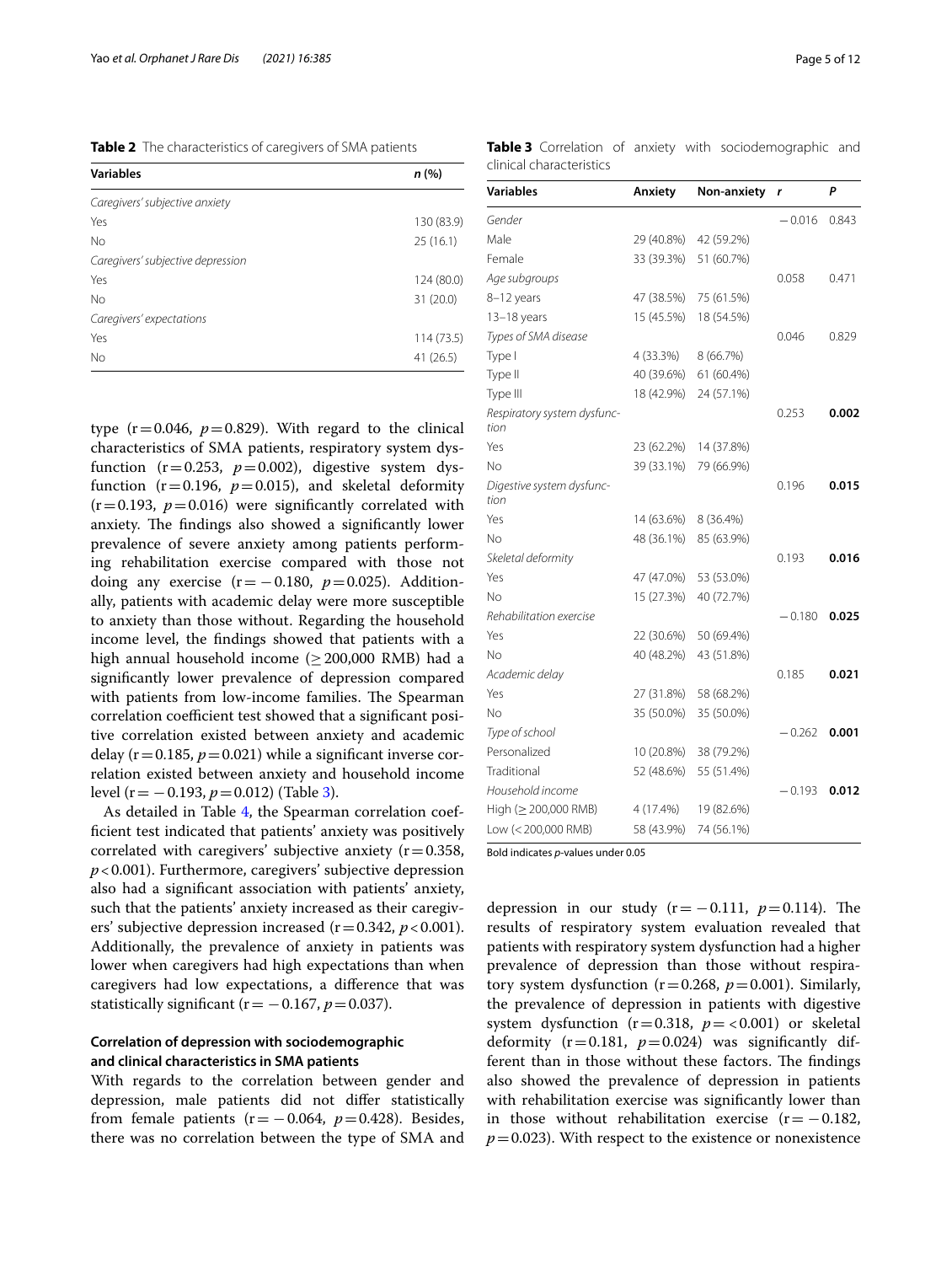<span id="page-5-0"></span>**Table 4** Correlation of anxiety with caregivers' mental state

| <b>Variables</b>                     | Anxiety    | Non-anxiety r         |          | Ρ       |
|--------------------------------------|------------|-----------------------|----------|---------|
| Caregivers' subjective<br>anxiety    |            |                       | 0.358    | < 0.001 |
| Yes                                  | 62 (47.7%) | 68 (52.3%)            |          |         |
| No                                   | $0(0.0\%)$ | 25 (100.0%)           |          |         |
| Caregivers' subjective<br>depression |            |                       | 0.342    | 0.001   |
| Yes                                  |            | 60 (48.4%) 64 (51.6%) |          |         |
| No                                   | $2(6.5\%)$ | 29 (93.5%)            |          |         |
| Caregivers' expectations             |            |                       | $-0.167$ | 0.037   |
| Yes                                  | 40 (35.1%) | 74 (64.9%)            |          |         |
| No                                   | 22 (53.7%) | 19 (46.3%)            |          |         |

Bold indicates *p*-values under 0.05

of academic delay, the results indicated that the patients with academic delay had a signifcantly higher prevalence of anxiety than those without academic delay  $(r=0.280, p<0.001)$ . There was also a significant correlation between school type and depression ( $r = -0.195$ ,  $p$ <0.015). As distinct from anxiety, the prevalence of depression in patients was not signifcantly diferent between high-income and low-income families  $(r=0.009,$ *p*=0.912) (Table [5](#page-5-1)).

Additionally, the results showed that the patients' depression level was positively correlated with the caregivers' subjective anxiety ( $r=0.173$ ,  $p=0.018$ ). Within groups, the prevalence of depression in patients was not signifcantly diferent according to the caregivers' subjective depression ( $r=0.067$ ,  $p=0.405$ ). In addition, the results showed that caregivers' expectations signifcantly

<span id="page-5-1"></span>**Table 5** Correlation of depression with sociodemographic and clinical characteristics

| <b>Variables</b>               | Depression  | Non-depression | r        | P       |
|--------------------------------|-------------|----------------|----------|---------|
| Gender                         |             |                | $-0.064$ | 0.428   |
| Male                           | 20 (28.2%)  | 51 (71.8%)     |          |         |
| Female                         | 19 (22.6%)  | 65 (77.4%)     |          |         |
| Age subgroups                  |             |                | 0.134    | 0.095   |
| 8-12 years                     | 27 (22.1%)  | 95 (77.9%)     |          |         |
| 13-18 years                    | 12 (36.4%)  | 21 (63.6%)     |          |         |
| Types of SMA disease           |             |                | $-0.111$ | 0.114   |
| Type I                         | 6 (50.0%)   | $6(50.0\%)$    |          |         |
| Type II                        | 24 (23.8%)  | 77 (76.2%)     |          |         |
| Type III                       | $9(21.4\%)$ | 33 (78.6%)     |          |         |
| Respiratory system dysfunction |             |                | 0.268    | 0.001   |
| Yes                            | 17 (45.9%)  | 20 (54.1%)     |          |         |
| No                             | 22 (18.6%)  | 96 (81.4%)     |          |         |
| Digestive system dysfunction   |             |                | 0.318    | < 0.001 |
| Yes                            | 13 (59.1%)  | 9 (40.9%)      |          |         |
| No                             | 26 (19.5%)  | 107 (80.5%)    |          |         |
| Skeletal deformity             |             |                | 0.181    | 0.024   |
| Yes                            | 31 (31.0%)  | 69 (69.0%)     |          |         |
| No                             | 8 (14.5%)   | 47 (85.5%)     |          |         |
| Rehabilitation exercise        |             |                | $-0.182$ | 0.023   |
| Yes                            | 12 (16.7%)  | 60 (83.3%)     |          |         |
| No                             | 27 (32.5%)  | 56 (67.5%)     |          |         |
| Academic delay                 |             |                | 0.280    | < 0.001 |
| Yes                            | 12 (14.1%)  | 73 (85.9%)     |          |         |
| No                             | 27 (38.6%)  | 43 (61.4%)     |          |         |
| Type of school                 |             |                | $-0.195$ | 0.015   |
| Personalized                   | 6 (12.5%)   | 42 (87.5%)     |          |         |
| Traditional                    | 33 (30.8%)  | 74 (69.2%)     |          |         |
| Household income               |             |                | 0.009    | 0.912   |
| High (≥ 200,000 RMB)           | 6 (26.1%)   | 17 (73.9%)     |          |         |
| Low (< 200,000 RMB)            | 33 (25.0%)  | 99 (75.0%)     |          |         |

Bold indicates *p*-values under 0.05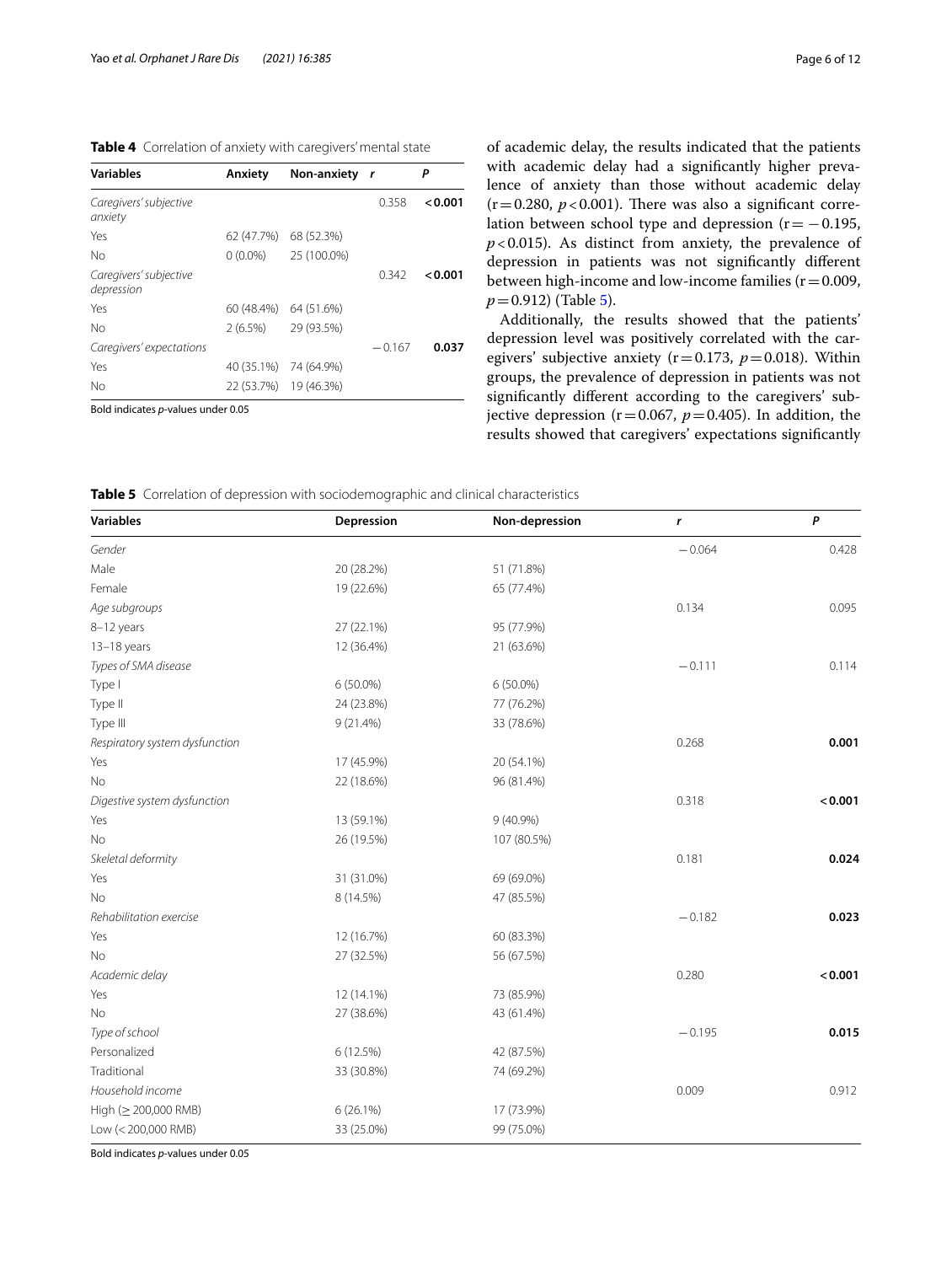afected the prevalence of depression in patients (r= −0.158, *p*=0.049) (Table [6\)](#page-6-0).

#### **Discussion**

The current study reports firstly on the prevalence rates and risk factors for anxiety and depression among school-age patients with SMA in China. Anxiety and depression were observed in 40.0% and 25.2% of SMA patients, respectively, in our study. We also found that the prevalence of depression and anxiety in SMA patients difered signifcantly across school type, academic delay, household economic level, clinical characteristics of disease, caregivers' mental health, and caregivers' expectations for patients.

Our fndings indicated that the prevalence of anxiety and depression in school-age SMA patients were not signifcantly diferent between female and male children with SMA. Whether gender has a diferential infuence on the prevalence of anxiety and depression remains controversial. The WHO reported that depression is more common among females (5.1%) than males (3.6%). As with depression, anxiety disorders are more common among females than males [[12](#page-10-8)]. Linden et al. identifed a large gender gap in depression and anxiety among patients with cancer, where the prevalence in women was two to three times higher than seen for men [\[8](#page-10-21)]. In a Canadian study, Marrie et al. found that women experienced a higher level of depression in multiple sclerosis [[25\]](#page-10-22). Females also had signifcantly higher rates of anxiety than males among children and adolescents with cerebral palsy [[26](#page-10-23)]. In contrast to these fndings, a study comparing women and men with chronic urticaria patient found no signifcant diferences in total anxiety and depression scores [[27](#page-10-24)]. Inconsistent conclusions about the relationship between gender and anxiety and depression may be explained by the diferent incidence of diseases between genders. The lack of a significant difference in the prevalence of anxiety and depression between genders in our study might be explained by the fact that SMA morbidity is unrelated to gender.

In the present study, patients with type III and type I SMA had the highest and the lowest prevalence rates of anxiety, respectively, although this diference did not attain statistical signifcance. By contrast, the highest and lowest prevalence rates of depression were found in type I and type III patients, respectively, also with no statistically signifcant diference. A possible explanation for these observations is that type III patients retain more mobility than type I patients and can therefore maintain normal contacts, but that type III patients cannot enjoy the same activity levels as their normal peers, which leads to anxiety. On the other hand, type I patients are more likely to sufer from depression because of their limited mobility and therefore inability to socialize normally. Our results also indicated that the prevalence rates of depression and anxiety in patients with SMA showed no signifcant diference with age, although anxiety and depression occurred more frequently in adolescent patients aged 13–18 years. These results are consistent with to the WHO report that anxiety and depression are more likely to occur in older than younger people.

A scoping systematic review of adults with SMA concluded that greater psychosocial wellbeing was associated with poorer physical function [[18](#page-10-14)]. Our research found that patients with respiratory dysfunction had signifcantly higher anxiety and depression rates than patients without respiratory dysfunction. Given the association between psychological distress and poorer respiratory outcomes, this result is in agreement with studies on other respiratory diseases, previously reported. For example, one study found that 50% and 39% of patients with chronic obstructive pulmonary disease showed clinically signifcant anxiety and depression, respectively [[28\]](#page-10-25). Moreover, a nationwide population-based survey in Korea reported that allergic rhinitis and rhinosinusitis synergistically compromise the mental health and

| <b>Variables</b>                  | Depression | Non-depression |       | Ρ     |
|-----------------------------------|------------|----------------|-------|-------|
| Caregivers' subjective anxiety    |            |                | 0.173 | 0.018 |
| Yes                               | 37 (28.5%) | 93 (71.5%)     |       |       |
| No.                               | $2(8.0\%)$ | 23 (92.0%)     |       |       |
| Caregivers' subjective depression | 0.067      | 0.405          |       |       |
| Yes                               | 33 (26.6%) | 91 (73.4%)     |       |       |
| No                                | 6 (19.4%)  | 25 (80.6%)     |       |       |
| Caregivers' expectations          | $-0.158$   | 0.049          |       |       |
| Yes                               | 24 (21.1%) | 90 (78.9%)     |       |       |
| No.                               | 15 (36.6%) | 26 (63.4%)     |       |       |

<span id="page-6-0"></span>**Table 6** Correlation of depression with caregivers' mental state

Bold indicates *p*-values under 0.05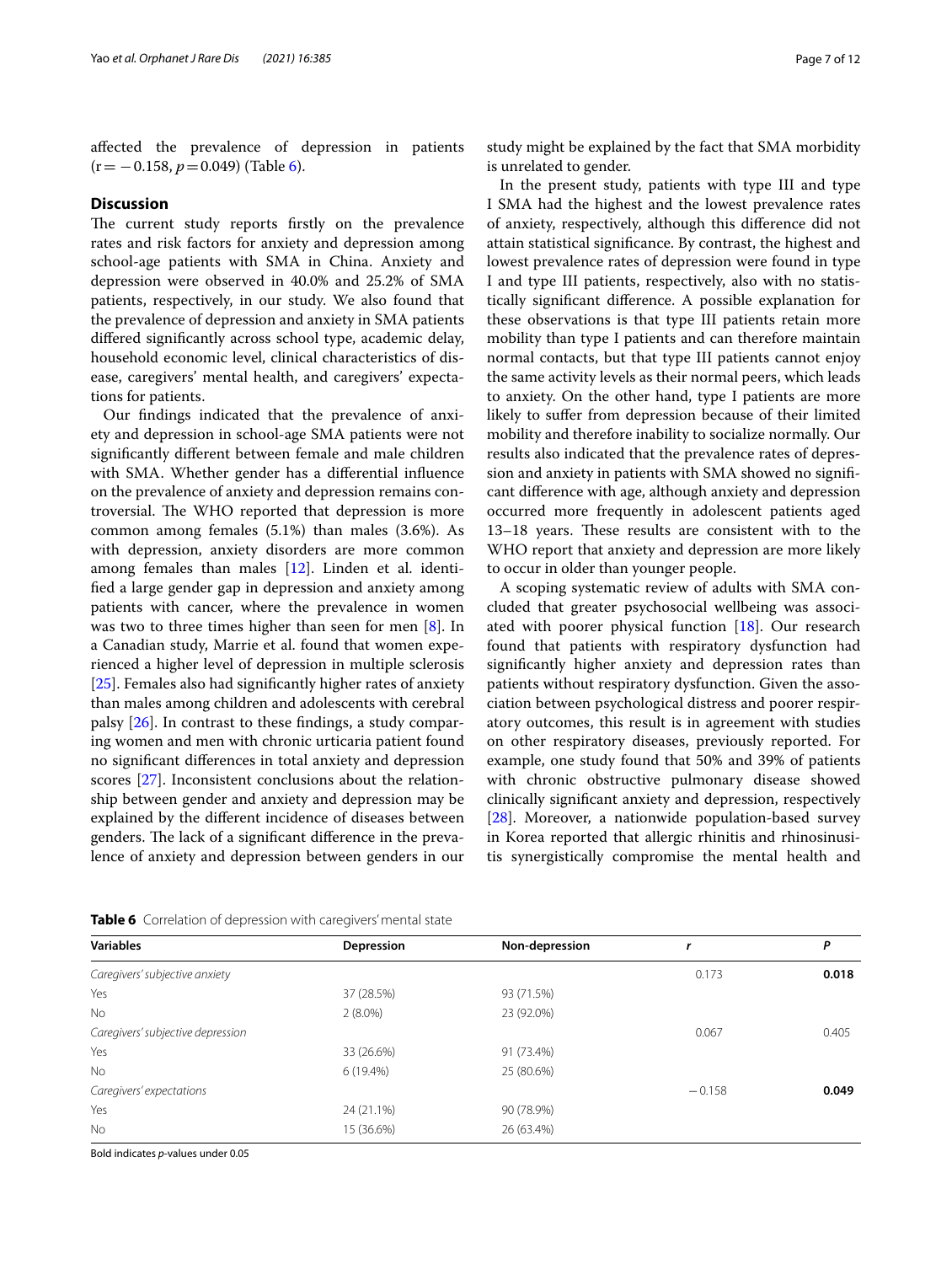health-related quality of life of patients [[29\]](#page-10-26). Patients with asthma also have a high prevalence of depression, and we can hypothesize that the long-term course of the disease in SMA increases the patients' anxious and depressive symptoms [\[30](#page-10-27)].

SMA patients often have digestive system complications such as constipation and gastroesophageal refux. In the current study, the patients with digestive system dysfunction had a signifcantly higher anxiety and depression rate than those without digestive system complications. Studies have found that constipation and diarrhea often aggravate the anxiety of patients, and anxiety may afect the course of the disease through the neuroendocrine regulatory system, further aggravating the clinical symptoms of patients and exacerbating constipation [[31,](#page-10-28) [32](#page-10-29)]. A study on Parkinson's disease (PD) patients showed that severe constipation and motor symptoms were closely related to depression; the researchers explained that involvement of the enteric plexus of the gastrointestinal tract and dorsal motor nucleus of the vagus (DMV) initially causes constipation in PD patients, and subsequent spread to the raphe nuclei and locus coeruleus leads to depressive mood [\[33](#page-10-30)]. Furthermore, gastroesophageal refux reduces the quality of life of patients, so that the long-term course of disease promotes an increase in psychological pressure and damage to mental health, leading to anxiety and depression [\[6](#page-10-31)].

Skeletal deformities can lead to motor dysfunction in patients. As the disease progresses, the majority of SMA patients experience skeletal system dysfunctions such as hip joint dislocation, wrist joint deformity, ankle joint deformity, scoliosis, etc., leading to claudication, limitation in mobility, and reduced outdoor activities [\[34,](#page-10-32) [35](#page-10-33)]. Our study found that patients with skeletal deformities had signifcantly higher rates of anxiety and depression than those without skeletal deformities, which is in agreement with the results of psychological surveys on other musculoskeletal disorders. For example, the anxiety score in fracture patients was signifcantly higher than in healthy people [\[36](#page-11-0)]. An investigation of depression rates in patients with hereditary paraplegia showed that their anxiety rate reached the survey 58% of the population is considered to be related to the patient's mobility level [[37\]](#page-11-1). Pedras et al. also found a high prevalence of anxiety and depression symptoms among patients after a lower limb amputation [[38\]](#page-11-2). A further study suggested that patients with rheumatoid arthritis (RA) tend to experience anxiety, because RA is a chronic disease that causes pain, stifness, swelling, and limitations in the motion and function of multiple joints [\[39](#page-11-3)]. Ying Qian et al. also found SMA patients always experienced heartbreak, fear, embarrassed and frustrated with loss of functional abilities or a physical disability [\[40](#page-11-4)]. All of the evidence demonstrates the psychological aspects of SMA should be highly valued.

The collective evidence shows that patients with motor functional disorders are more likely to have anxiety and depression. Psychological factors can also afect the treatment of physical diseases as it may decrease the treatment compliance (i.e. rehabilitation) in patients. Skeletal deformity afects the patient's motor function, reduces quality of life, and increases anxiety. Further, skeletal deformities are often accompanied by changes in body shape and abnormal walking posture, afecting appearance and causing pain and anxiety for the patient. According to our research, we suggest that patients with skeletal deformities should undergo corrective surgery or wear orthoses to correct or prevent the deformity from worsening. Patients without skeletal deformities should be managed as early as possible, through attending regular physician appointments to properly maintain reasonable rehabilitation exercises.

SMA is a neuromuscular degenerative disease characterized by progressive muscle atrophy and muscle weakness. Progressive motor regression is the most notable characteristic of the disease. Rehabilitation exercise, as one of the most important treatment strategies, can signifcantly improve the condition of the disease and the quality of life of patients [\[41\]](#page-11-5). Our results show that the anxiety rate of SMA patients who perform rehabilitation exercise is signifcantly lower than in those without rehabilitation training. The possible explanation for this diference is that rehabilitation exercise can improve patients' motor function and quality of life to a certain extent, thereby reducing the incidence of patients' anxiety and depression. At present, there is no detailed research to explain how exercise relieves anxiety and depression, but it is hypothesized that the mechanism of action is similar to that of antidepressants, with efects including increased expression of brain-derived neurotrophic factor (BDNF), increased availability of serotonin and norepinephrine, regulation of hypothalamic–pituitary–adrenal axis activity, and reduced systemic infammatory signaling [[42\]](#page-11-6). Additionally, Schuch et al. contend that physical activity can confer protection against the emergence of anxiety. In particular, higher physical activity levels protect against agoraphobia and post-traumatic stress disorder  $[43]$  $[43]$ . Therefore, reinforcing rehabilitation exercise is not only conducive to improving patients' physical motor function, but may also support mental health by reducing the occurrence of anxiety and depression.

School education is very important to the physical and mental development of children. Education consists not only in teaching academic subjects but also in cultivating other skills in children, especially in morality, social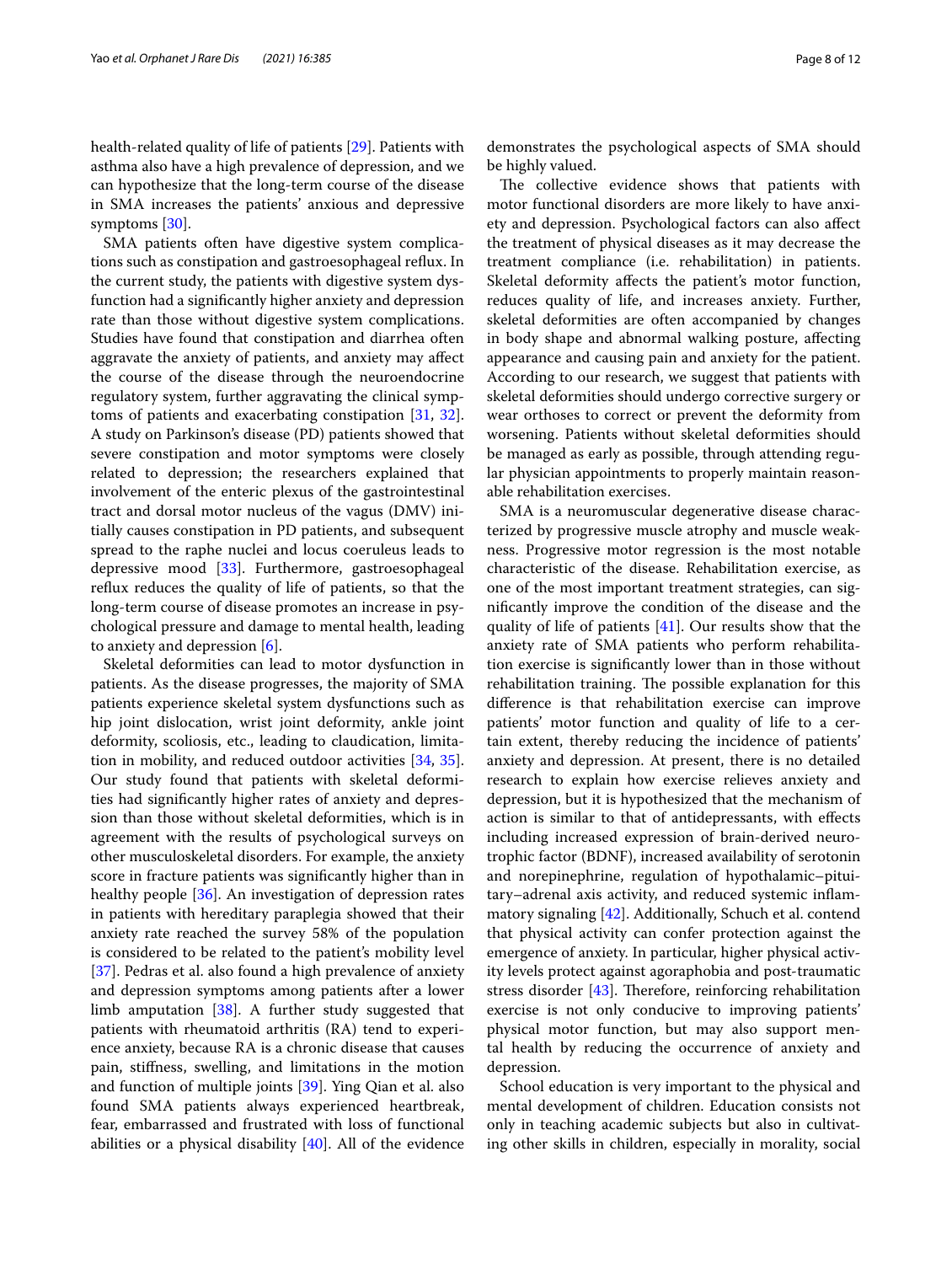interaction, and gradually improving their own personality. Many children with SMA cannot participate normally in school, leading to academic delay. Our study found that the anxiety and depression rates of children with academic delay were signifcantly higher than in those without academic delay. We further assessed the association between academic delay and anxiety and depression by adjusting covariates such as household income level and caregivers' mental state, statistical signifcance remained (anxiety OR 2.23, 95%CI: 1.109 to 4.867; *p*=0.025; depression OR 3.696, 95%CI: 1.556 to 7.855;  $p = 0.002$ , data not shown), which suggests that academic delay is an independent risk factor for the prevalence of anxiety and depression in SMA patients. This is probably because academic delay further limits social interaction, in addition with the loss of benefts from school, leading to increased psychological stress, anxiety, and depression. Moreover, anxiety and depression rates of SMA patients varied signifcantly between diferent types of schooling, with lower rates among patients enrolled in personalized schools compared with those attending traditional schools. Jacobsen et al. found that school type has an important impact on cognitive stimulation, when private schools provide more personalized methods [[44\]](#page-11-8). One involved patients, caregivers and clinicians of SMA survey found patients were frustrated by lack of handicapped access or limited ability to socialize because of weakness and fatigue  $[40]$  $[40]$ . The reason for the signifcant diferences in anxiety and depression in our study may be that personalized schools provide special support for SMA children, such as special desks and suitable classroom locations and recovery equipment. Therefore, in response to this situation, we encourage children with SMA to participate in school education, and call for schools to provide reasonable campus support, to optimize learning programs, and thereby to reduce the incidence of anxiety and depression in SMA patients.

Economic income determines the level of medical services and the quality of treatment for patients. We therefore investigated the prevalence rates of anxiety and depression in SMA patients with diferent household income levels. The results showed that the anxiety and depression rates of patients in high-income families were signifcantly lower than those in low-income families. Our results provide similar conclusions to studies on the prevalence of anxiety and depression in multiple sclerosis patients, which showed that patients with good economic status had the lowest levels of depression and anxiety [\[45](#page-11-9), [46\]](#page-11-10). In addition, despite the continuous improvement in country and social support are gradually increasing in China, drug treatment for SMA is still not included in medical insurance which indicates the treatment needs of SMA patients has not been met yet. Hence, we conclude that economic status is one of the most important factors of anxiety and depression in school-age SMA patients. Economic support for the diagnosis and treatment of SMA patients needs to be greatly expanded in China, in addition to developing medical policies based on the capacity of SMA families to pay, reducing the economic burden on patients, improving the quality of nursing, and lowering the incidence of anxiety and depression.

Daily self-management refers to the ability to plan and arrange one's daily life, to control oneself and to deal with interpersonal relations. SMA patients have poor selfmanagement ability and need caregivers to take care of daily life over an extended period. As we all know, emotional resonance is a psycho-social phenomenon, and personal mood is usually afected by the people surrounding us. Therefore, our research investigated the mental state of SMA caregivers and their expectations for disease treatment. The results showed that the mental state of caregivers can have a signifcant impact on anxiety and depression in SMA patients. A positive correlation was found between caregivers' anxiety or depression and patients' anxiety or depression, except there was no relation between caregivers' depression and patients' depression. In addition, our study found that caregivers' expectations for diagnosis and treatment of SMA patients can signifcantly afect patients' anxiety and depression. Anxiety and depression rates were signifcantly lower in caregivers with high expectations than in those with low expectations. Considering that caregivers have certain self-judgment and emotional control capabilities, it can be expected that guiding and resolving the caregiver's psychology to reduce their subjective feelings of anxiety and depression may indirectly improve the anxiety and depression in SMA patients. Hence, it is important to encourage caregivers to maintain a positive attitude towards life and increase their confdence in the treatment of patients, which can reduce the possibility of anxiety and depression in the patients.

The consensus statement for standard of care (SOC) in SMA promotes multidisciplinary approaches, including pulmonary care, gastrointestinal and nutritional care, and orthopedic care and rehabilitation, which are helpful to improve SMA patients' clinical symptoms, delay disease progression, and prolong survival [[47](#page-11-11)]. It is remarkable, however, that psychological care is not included in the SOC of SMA, as previous studies have shown that SMA patients always sufer from mental problems. Our study also demonstrates that there are high prevalence rates of anxiety and depression in SMA patients of school age. Together, these fndings highlight the need for the SOC in SMA to include professional psychological support.

A major strength of our study was, frst, to measure the prevalence rates of anxiety and depression in SMA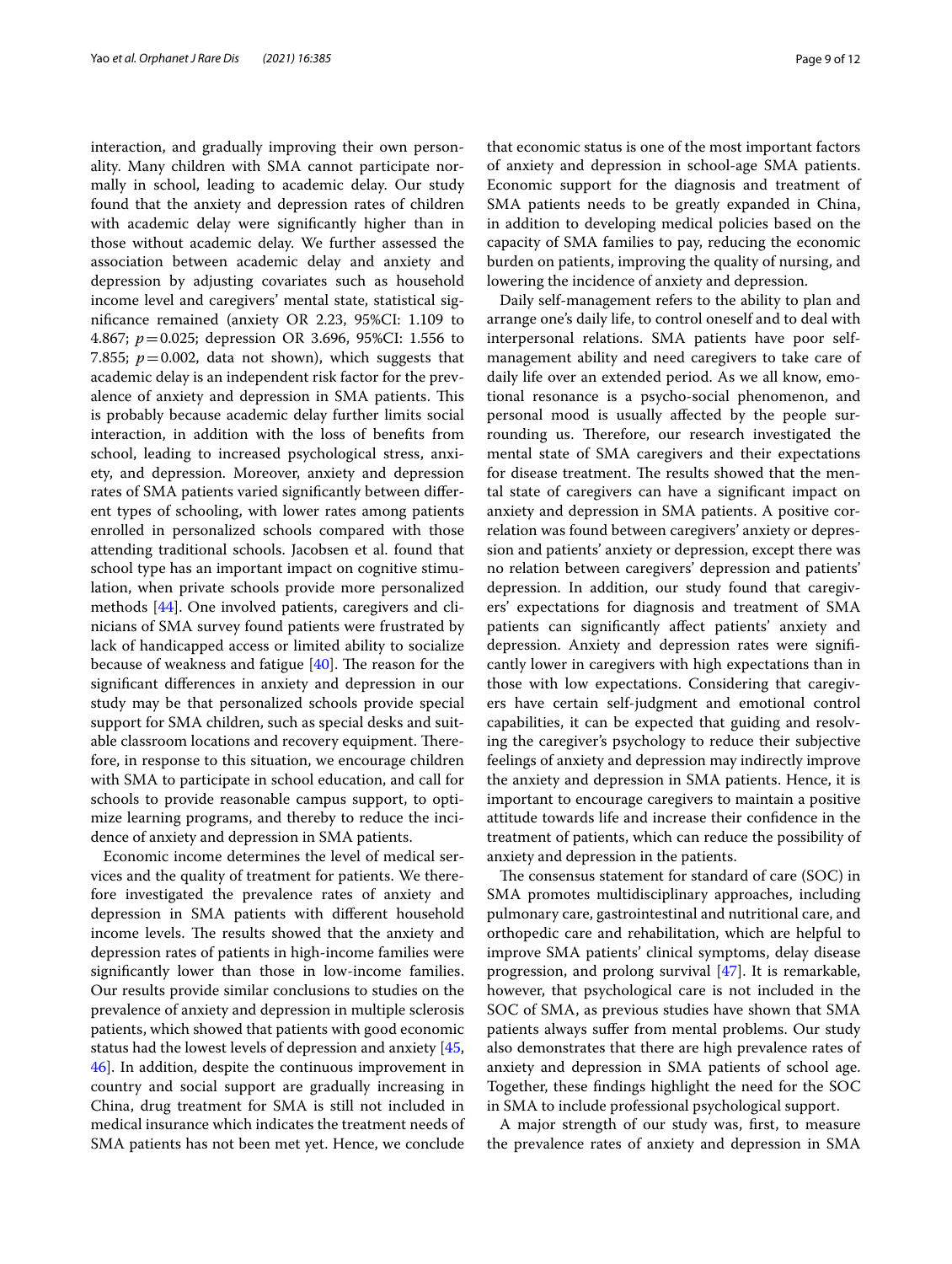patients. There are currently very few articles studying the psychology of SMA patients, and no systematic reports on the evaluation of anxiety and depression in children with SMA. Our study therefore represents an advance in assessing the anxiety and depression state of SMA patients. In addition, our research analyzes the factors that may afect the mental state of children with SMA, including the patient's sociodemographic and clinical characteristics, and analyzes the infuence of the caregiver's subjective mental state and expectations on the anxiety and depression of SMA patients. Our fndings emphasize the importance of increased focus on the psychological aspects of SMA care, including the indirect regulation of the psychological state of SMA patients by infuencing the outlook of caregivers.

The present study also has several limitations. First, the low sample size could limit study precision. The small number of patients also afects the subgroup analyses for many of the potential moderators, which should be considered in light of a lack of statistical power to draw defnitive conclusions. Currently Nusinursen is the only available treatment drug on the market in China due to the diferences in the medical and health care systems and most patients can't aford it—it's too expensive in China. We can't make defnite conclusions regarding the Nusinursen treatment because of the small number of sample size. Future research needs to be based upon much larger samples in drug treatment domains to certify whether Nusinursen or Risdiplam treatment is an important factor in reducing the incidence of anxiety and depression in patients. Our study was also crosssectional, so it was not possible to determine the cause and effect relationship between the variables. Thirdly, the evaluation scales used are universal tools for assessing the mental state of children. At present, there is no psychological evaluation scale dedicated to SMA disease.

Further research is warranted using a larger survey sample at the individual level. In the meantime, psychological intervention measures to treat anxiety and depression require exploration in further follow-up observations. Finally, more research should be devoted to the development of a psychological scale dedicated to SMA disease.

#### **Conclusions**

In this study sample of SMA patients in China, depression and anxiety were prevalent, respectively afecting over one-quarter and one-third of the study population. These mental health disorder symptoms were associated with respiratory system dysfunction, digestive system dysfunction, skeletal deformity, rehabilitation exercise, household income level, school type, caregivers' subjective anxiety or depression, as well as caregivers' expectations. Professional psychological care for SMA patients is essential. Scaling-up of mental health services—including personalized schooling, enhancing the mental health and expectations of caregivers, and precise management of multisystem disorders—is also crucial for the prevention of anxiety and depression in patients with SMA. Establishing the support on escalators and toilet seats to be used in school for improving ability of self-care, setting up a study group consisting of 5 to 7 teachers to assist learning and the use of buddy system of classmates to support the SMA children, etc. Poor access to drugs is still an important factor hindering the treatment of SMA in China. The advocacy of government funding for the available but expensive treatment and reducing the economic burden for the SMA patients is important. It is urgent to for the care and drugs of SMA to be covered by the healthcare system. Through disease awareness and public education, psychological health of caregivers can be improved. Which in turn can raise the quality of care for children with SMA, standardize treatment, and have regular multidisciplinary long-term follow-up management. Such efforts aim to improve the quality of life of SMA patients, helping them to achieve their full life potential.

#### **Abbreviations**

BDNF: Brain-derived neurotrophic factor; CI: Confdence interval; COPD: Chronic obstructive pulmonary disease; DMV: Dorsal motor nucleus of the vagus; DSRSC: Depression self-rating scale for children; HPA: Hypothalamicpituitary-adrenal; OR: Odds ratio; PD: Parkinson's disease; RA: Rheumatoid arthritis; SCARED: Screen for child anxiety-related emotional disorders; SD: Standard deviation; SMA: Spinal muscular atrophy; *SMN1*: Survival of motor neuron 1 (gene); SOC: Standard of care; WHO: World Health Organization.

#### **Acknowledgements**

We thank all the patients and families for their contribution to this work. We also thank Mingiuan Jin and Guannan Bai for the contribution on the statistics methods.

#### **Authors' contributions**

MY, YM, SSM designed the study questionnaire with input from the other authors. YX, YJF and SSM coordinated ethics application. YM managed the acquisition of data. MY, YM analyzed data and interpreted fndings with input from the other authors. MY drafted the manuscript. All authors reviewed the fnal manuscript and approved the decision to submit for publication.

#### **Funding**

This work is supported by National Natural Science Foundation (81801490) and Zhejiang Province Public Welfare Technology Application Research Project (LGC21H090001).

#### **Availability of data and materials**

The datasets used and analysed during the current study are available from the corresponding author on reasonable request.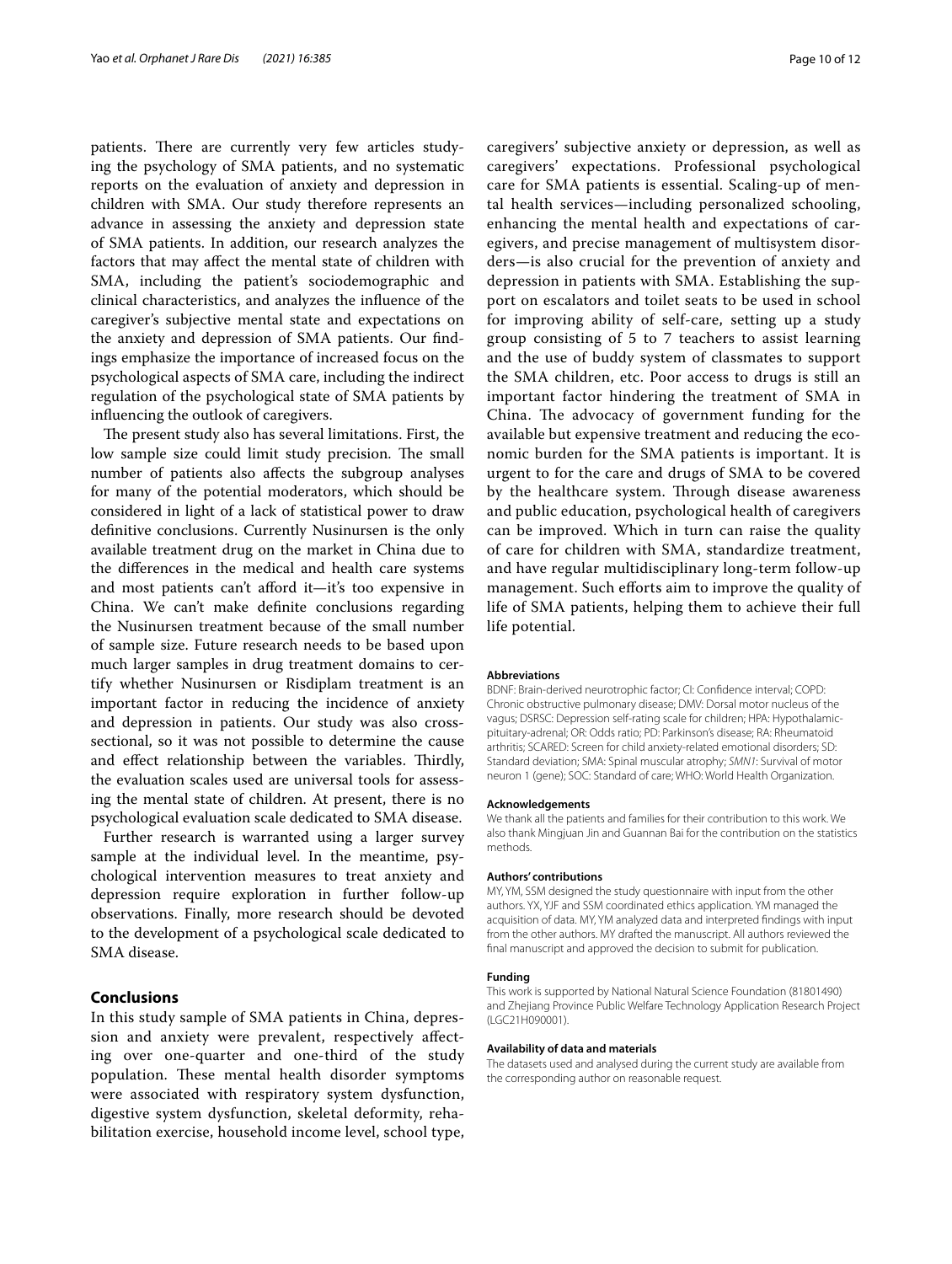## **Declarations**

#### **Ethics approval and consent to participate**

This study was approved by Ethical Committee of Children's Hospital, Zhejiang University School of Medicine (2019-IRB-171). Informed consent was obtained from all participants before the study questionnaires were completed.

#### **Consent for publication**

The consent for publication has been obtained from all authors.

#### **Competing interests**

No benefts in any form have been received or will be received from a commercial party related directly or indirectly to the subject of this article.

#### **Author details**

<sup>1</sup> Department of Neurology, Children's Hospital, Zhejiang University School of Medicine, National Clinical Research Center for Child Health, Hangzhou 310052, China. <sup>2</sup> Department of Psychology, The Children's Hospital, Zhejiang University School of Medicine, National Clinical Research Center for Child Health, Hangzhou, China. <sup>3</sup> Centre for Global Health, Zhejiang University School of Medicine, Hangzhou 310052, China. <sup>4</sup>School Public Health of Zhejiang University, The Children's Hospital, Zhejiang University School of Medicine, National Clinical Research Center for Child Health, Hangzhou 310052, China.

#### Received: 18 April 2021 Accepted: 24 August 2021 Published online: 09 September 2021

#### **References**

- <span id="page-10-0"></span>D'Amico A, Mercuri E, Tiziano FD, Bertini E. Spinal muscular atrophy. Orphanet J Rare Dis. 2011;6:71.
- <span id="page-10-1"></span>2. Ahmad S, Bhatia K, Kannan A, Gangwani L. Molecular mechanisms of neurodegeneration in spinal muscular atrophy. J Exp Neurosci. 2016;10:39–49.
- <span id="page-10-2"></span>3. Hamilton G, Gillingwater TH. Spinal muscular atrophy: going beyond the motor neuron. Trends Mol Med. 2013;19(1):40–50.
- <span id="page-10-3"></span>Yao M, Ma Y, Qian R, Xia Y, Yuan C, Bai G, et al. Quality of life of children with spinal muscular atrophy and their caregivers from the perspective of caregivers: a Chinese cross-sectional study. Orphanet J Rare Dis. 2021;16(1):7.
- <span id="page-10-4"></span>5. Liu S, Wu R, Li L, Liu L, Li G, Zhang X, et al. The prevalence of anxiety and depression in Chinese asthma patients. PLoS ONE. 2014;9(7):e103014.
- <span id="page-10-31"></span>6. Mohammad S, Chandio B, Soomro AA, Lakho S, Ali Z, Ali Soomro Z, et al. Depression and anxiety in patients with gastroesophageal refux disorder with and without chest pain. Cureus. 2019;11(11):e6103.
- 7. Zamani M, Alizadeh-Tabari S, Zamani V. Systematic review with metaanalysis: the prevalence of anxiety and depression in patients with irritable bowel syndrome. Aliment Pharmacol Ther. 2019;50(2):132–43.
- <span id="page-10-21"></span>8. Linden W, Vodermaier A, Mackenzie R, Greig D. Anxiety and depression after cancer diagnosis: prevalence rates by cancer type, gender, and age. J Afect Disord. 2012;141(2–3):343–51.
- <span id="page-10-5"></span>9. Bossola M, Ciciarelli C, Conte GL, Vulpio C, Luciani G, Tazza L. Correlates of symptoms of depression and anxiety in chronic hemodialysis patients. Gen Hosp Psychiatry. 2010;32(2):125–31.
- <span id="page-10-6"></span>10. Sakolsky D, Birmaher B. Pediatric anxiety disorders: management in primary care. Curr Opin Pediatr. 2008;20(5):538–43.
- <span id="page-10-7"></span>11. Kessler RC, Berglund P, Demler O, Jin R, Merikangas KR, Walters EE. Lifetime prevalence and age-of-onset distributions of DSM-IV disorders in the National Comorbidity Survey Replication. Arch Gen Psychiatry. 2005;62(6):593–602.
- <span id="page-10-8"></span>12. Depression and Other Common Mental Disorders. Global Health Estimates, WHO. 2017. <https://www.who.int/publications/i/item/depression>. Publication in 3 Jan 2017.
- <span id="page-10-9"></span>13. Hilbert K, Lueken U, Beesdo-Baum K. Neural structures, functioning and connectivity in Generalized Anxiety Disorder and interaction with neuroendocrine systems: a systematic review. J Afect Disord. 2014;158:114–26.
- 
- <span id="page-10-10"></span>14. Oglodek E, Szota A, Just M, Mos D, Araszkiewicz A. The role of the neuroendocrine and immune systems in the pathogenesis of depression. Pharmacol Rep. 2014;66(5):776–81.
- <span id="page-10-11"></span>15. Henning M, Subic-Wrana C, Wiltink J, Beutel M. Anxiety disorders in patients with somatic diseases. Psychosom Med. 2020;82(3):287–95.
- <span id="page-10-12"></span>16. Steffen A, Nubel J, Jacobi F, Batzing J, Holstiege J. Mental and somatic comorbidity of depression: a comprehensive cross-sectional analysis of 202 diagnosis groups using German nationwide ambulatory claims data. BMC Psychiatry. 2020;20(1):142.
- <span id="page-10-13"></span>17. Wan HWY, Carey KA, D'Silva A, Kasparian NA, Farrar MA. "Getting ready for the adult world": how adults with spinal muscular atrophy perceive and experience healthcare, transition and well-being. Orphanet J Rare Dis. 2019;14(1):74.
- <span id="page-10-14"></span>18. Wan HWY, Carey KA, D'Silva A, Vucic S, Kiernan MC, Kasparian NA, et al. Health, wellbeing and lived experiences of adults with SMA: a scoping systematic review. Orphanet J Rare Dis. 2020;15(1):70.
- <span id="page-10-15"></span>19. Mazzella A, Curry M, Belter L, Cruz R, Jarecki J. "I have SMA, SMA doesn't have me": a qualitative snapshot into the challenges, successes, and quality of life of adolescents and young adults with SMA. Orphanet J Rare Dis. 2021;16(1):96.
- <span id="page-10-16"></span>20. Zaki J. Integrating empathy and interpersonal emotion regulation. Annu Rev Psychol. 2020;71:517–40.
- <span id="page-10-17"></span>21. Birmaher B, Brent DA, Chiappetta L, Bridge J, Monga S, Baugher M. Psychometric properties of the Screen for Child Anxiety Related Emotional Disorders (SCARED): a replication study. J Am Acad Child Adolesc Psychiatry. 1999;38(10):1230–6.
- <span id="page-10-18"></span>22. Kai W, Linyan S, Yan Z, Jing Z, Zhiwei Y, Jishui Z. Norms of the screen for child anxiety related emotional disorders in Chinese urban children. Chin J Clin Psychol. 2002;10(4):270–2.
- <span id="page-10-19"></span>23. Birleson P. The validity of depressive disorder in childhood and the development of a self-rating scale: a research report. J Child Psychol Psychiatry. 1981;22(1):73–88.
- <span id="page-10-20"></span>24. Linyan S, Kai W, Yan Z, Xuerong L, Zhiwei Y. Norm of the depression self - rating scale for children in Chinese urban children. Chin Ment Health J. 2003;17(8):547–9.
- <span id="page-10-22"></span>25. Gay MC, Bungener C, Thomas S, Vrignaud P, Thomas PW, Baker R, et al. Anxiety, emotional processing and depression in people with multiple sclerosis. BMC Neurol. 2017;17(1):43.
- <span id="page-10-23"></span>26. McMahon J, Harvey A, Reid SM, May T, Antolovich G. Anxiety in children and adolescents with cerebral palsy. J Paediatr Child Health. 2020;56(8):1194–200.
- <span id="page-10-24"></span>27. Tat TS. Higher levels of depression and anxiety in patients with chronic urticaria. Med Sci Monit. 2019;25:115–20.
- <span id="page-10-25"></span>28. Felker B, Bush KR, Harel O, Shofer JB, Shores MM, Au DH. Added burden of mental disorders on health status among patients with chronic obstructive pulmonary disease. Prim Care Companion J Clin Psychiatry. 2010;12(4). <https://doi.org/10.4088/PCC.09m00858gry>.
- <span id="page-10-26"></span>29. Dowson C, Laing R, Barraclough R, Town I, Mulder R, Norris K, Drennan C. The use of the Hospital Anxiety and Depression Scale (HADS) in patients with chronic obstructive pulmonary disease: a pilot study. N Z Med J. 2001;114(1141):447–9.
- <span id="page-10-27"></span>30. Shin JH, Roh D, Lee DH, Kim SW, Kim SW, Cho JH, et al. Allergic rhinitis and rhinosinusitis synergistically compromise the mental health and healthrelated quality of life of Korean adults: a nationwide population-based survey. PLoS ONE. 2018;13(1):e0191115.
- <span id="page-10-28"></span>31. Singh P, Takazawa E, Rangan V, Ballou S, Katon J, McMahon C, et al. Fecal urgency is common in constipated patients and is associated with anxiety. Neurogastroenterol Motil. 2019;31(4):e13545.
- <span id="page-10-29"></span>32. Murray HB, Flanagan R, Banashefski B, Silvernale CJ, Kuo B, Staller K. Frequency of eating disorder pathology among patients with chronic constipation and contribution of gastrointestinal-specifc anxiety. Clin Gastroenterol Hepatol. 2020;18(11):2471–8.
- <span id="page-10-30"></span>33. Chang TY, Chen YH, Chang MH, Lin CH. Is there a close association of depression with either constipation or dysosmia in Parkinson's disease? Sci Rep. 2020;10(1):15476.
- <span id="page-10-32"></span>34. Vai S, Bianchi ML, Moroni I, Mastella C, Broggi F, Morandi L, et al. Bone and spinal muscular atrophy. Bone. 2015;79:116–20.
- <span id="page-10-33"></span>35. Merlini L, Granata C, Bonfglioli S, Marini ML, Cervellati S, Savini R. Scoliosis in spinal muscular atrophy: natural history and management. Dev Med Child Neurol. 1989;31(4):501–8.